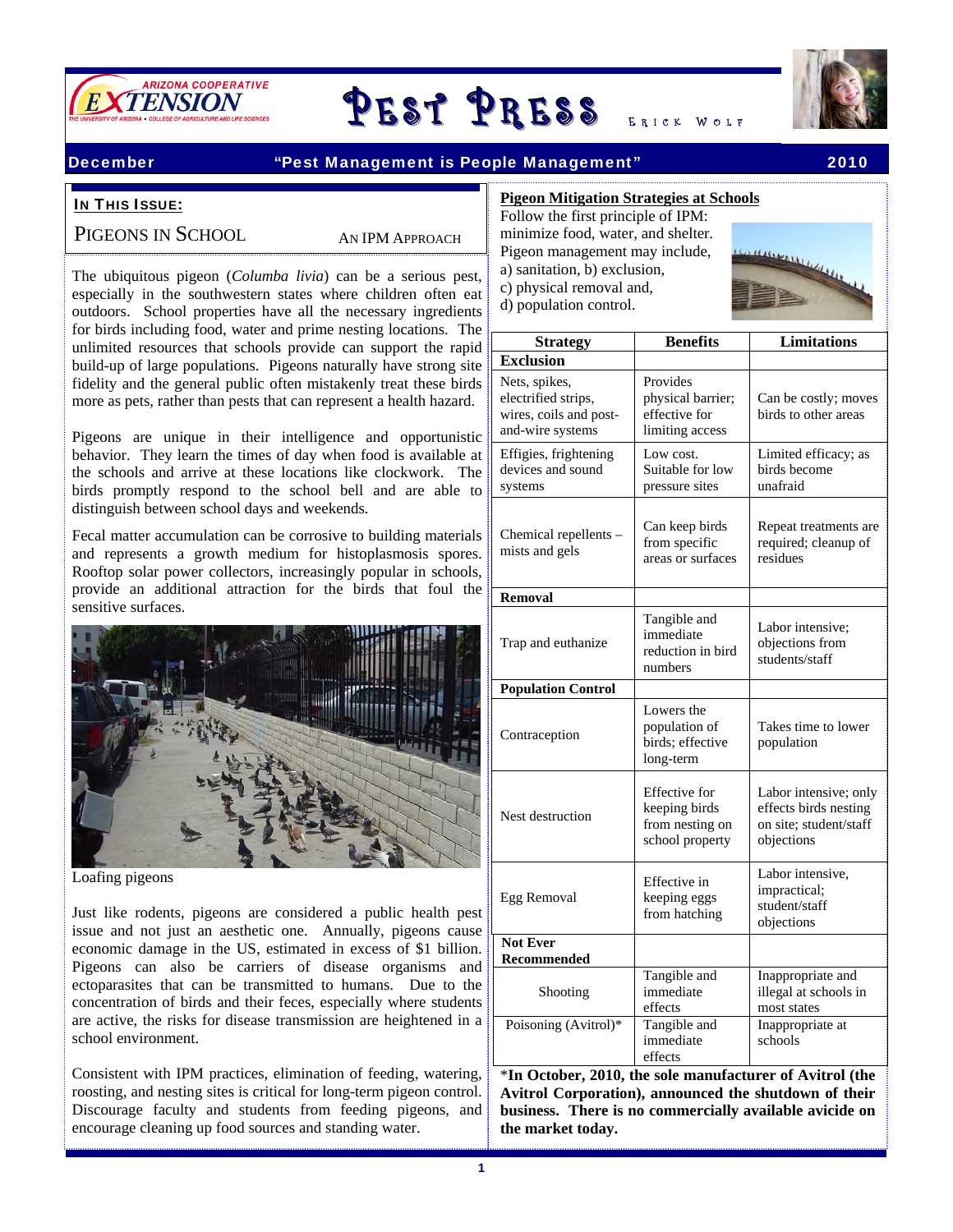# **IPM for Pigeons**

Although all of the tools have their place, pigeons are very adaptable and require an integrated program of pest management ("IPM"). One-dimensional pigeon control strategies at a school are typically doomed to fail. Furthermore, due to their prolific breeding capacity, simply killing birds has little sustainable effect and the remaining flocks will quickly backfill the population void.



Clearly the owl was an ineffective deterrent

Nearly all techniques are effective short-term, even a plastic owl. The real question is the long-term value and sustainability of the different methods. For example, while trapping is very effective in removing adult birds it has little long-term effect on the population, unless it is conducted regularly and exhaustively.

### **1. Exclusion**

Pigeons can be excluded from buildings by blocking access to indoor roosts and nesting areas. Openings to lofts, steeples, vents, and eaves should be permanently blocked (using wood, metal, glass, masonry, rust-proof wire mesh, or plastic or nylon netting). Roosting on ledges can be discouraged by changing the angle of the ledge to 45° or steeper. Perching and loafing areas can be made unattractive with stainless steel spikes. Electric shock bird control systems are also available for repelling pigeons. Although these devices and their installation are usually labor intensive and/or expensive, their effectiveness can often justify the investment. Nevertheless, under the best of circumstances, exclusion moves the birds from one location to another and does not address the underlying population of birds.

### **2. Frightening Techniques**

Noise-making devices are usually disturbing to people but have little long-term effect on roosting pigeons. Highfrequency (ultrasonic) sound, inaudible to humans, can have an inconsistent response in birds. Firecrackers and other pyrotechnics may have a temporary effect but have many limitations and often fail to provide long-term control, especially against pigeons. Effigies, models of owls, hawks, snakes, and cats vary in effectiveness, depending on how realistic they are and how often they are

moved to new sites. When used as the sole tactic, harassment can at best encourage pigeons to move somewhere else. As pigeon populations increase they eventually create a larger "demand" for habitat. This demand causes pigeons to become increasingly resistant to frightening techniques.

# **3. Repellents**

Sticky substances (polybutenes) discourage pigeons and other birds from landing on treated surfaces, but are not recommended since they can adhere to and foul the feathers of any bird which comes into contact with them, and may be harmful to smaller species. An aerosol repellent (methyl anthranilate) may be used to deter birds from larger areas although may be inappropriate at schools due to the potential for respiratory hazard.

# **4. Live-Trapping**

Live-trapping of pigeons can be an effective method of removing adult birds. Traps must be checked frequently to remove the captured pigeons – local codes and ordinances should be checked. Various humane methods are used to dispose of the trapped pigeons, but under no circumstances should they be taken away and released since the pigeon's homing ability will lead them right back to their starting point. Furthermore, trapping can be controversial at schools as staff and students may object to euthanizing birds.

Pigeons breed rapidly – 2 eggs/clutch and up to 6 clutches/year. Left unchecked, just five mating pairs can produce up to 400 offspring in only two years. While removal options often appear to offer immediate results, these methods alone do not have a sustainable impact on the overall population due to the bird's rapid reproduction abilities. In other words, removal alone can often result in a cycle of reduction followed by rapid repopulation.



Air exchange unit covered in pigeon excrement